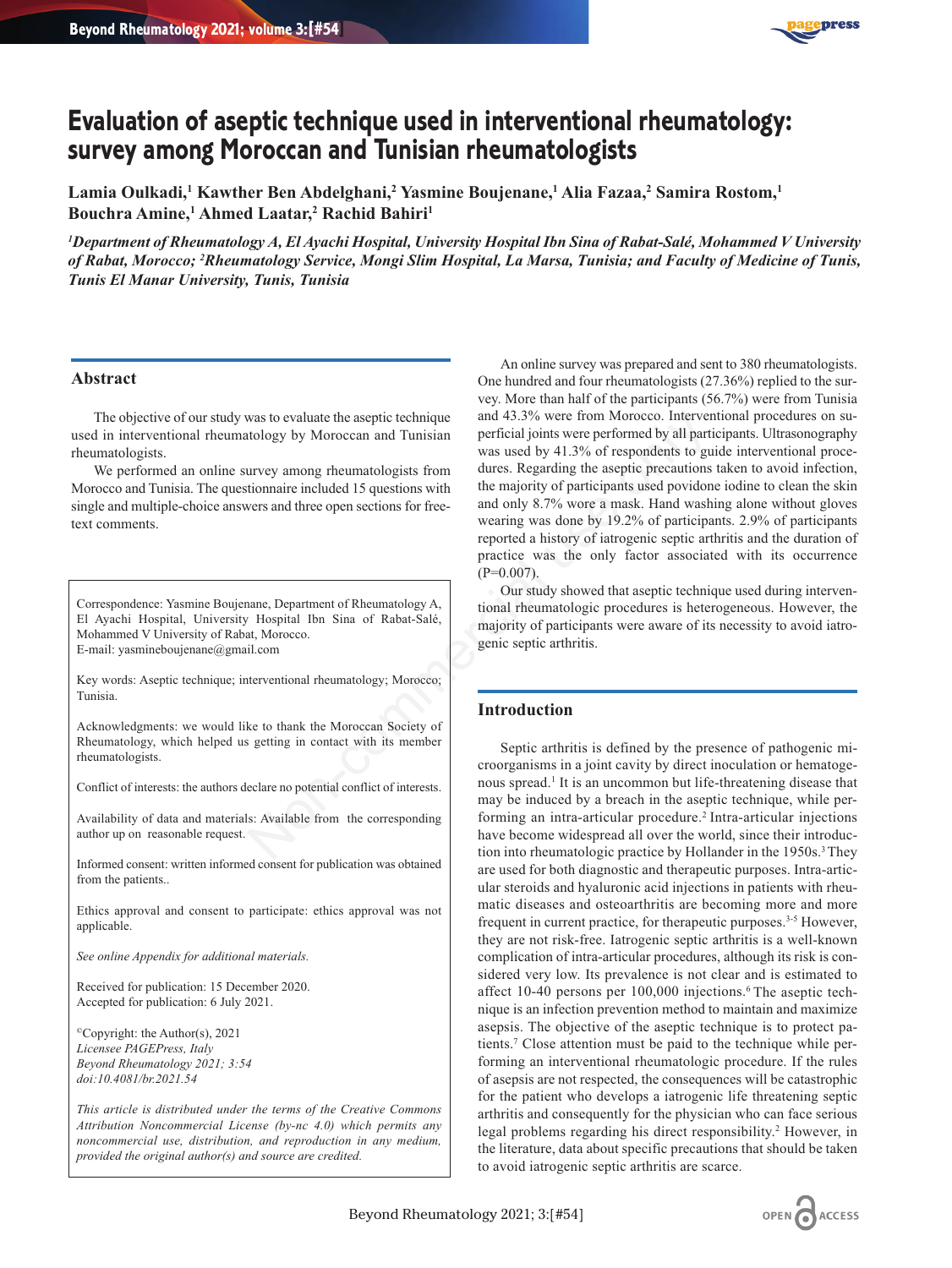

The aim of our study was to evaluate the aseptic technique used in interventional rheumatology by Moroccan and Tunisian rheumatologists.

## **Materials and Methods**

### **Study design and population**

We undertook an online survey among Moroccan and Tunisian rheumatologists both in the private and public settings. This online survey was prepared and sent to 380 rheumatologists from Morocco and from Tunisia with some information about the objective of our study. We used the membership list of the *Moroccan Society of Rheumatology* to obtain the emails of Moroccan rheumatologists. Tunisian rheumatologists received the questionnaire by e-mail. All data were analyzed anonymously.

### **Data collection**

We collected the data through the online survey tool *Google forms*. Data collection began in June 2018 and ended in December 2018.

#### **Questionnaire form**

The questionnaire included 15 questions with single and multiple-choice answers and three open sections for free-text comments (Appendix).

The survey included questions about the following items: country of origin, position (residency, private practice, and university bond), use of image guidance and/or landmark-based injection, physical locations in which injections were performed, number of procedures per week.

The questionnaire provided information about the aseptic technique used through questions like for example *which disinfectant do you use?* or *do you use a mask.* 

#### **Statistical analysis**

The statistical analysis was performed using SPSS software, version 13.0. Normally distributed parameters were presented as mean  $\pm$  standard deviation (SD), and asymmetric parameters were expressed as median  $\pm$  interquartile range (IQR, defined as 25-75<sup>th</sup> percentiles). Qualitative data were presented as frequencies (number and percentage). The comparisons between groups were examined using the T student test for continuous variables with normal distribution and using the Chi squared test or Fischer's exact test for categorical variables.

## **Results**

#### **Interventional procedures**

The online survey was sent to 230 rheumatologists from Morocco and 150 rheumatologists from Tunisia. We received 104 responses. The response rate was 19.56% for Moroccan rheumatologists and 39.33% for Tunisian rheumatologists. Of all the participants, 43.3% were from Morocco and 56.7% were from Tunisia. 19.2% were residents. The majority were in public practice (72.1%), whereas 27.9% were in private practice. Moreover, 43.3% had more than 10 years of experience in rheumatology practice. The median of interventional procedures was 5 [2-8] per week. All the participants performed interventional procedures on superficial

joints, whereas profound joint procedures and epidural injections were performed only by 19.2% and 14.4% of participants, respectively and periarticular injections by 86.5% of participants. Guided interventional procedures were performed by 50% of participants. Ultrasonography was the most widely used technique to guide intervention procedures and was used by 41.3% of respondents (Table 1). Half of the participants performed interventional procedures in the exam room.

#### **Aseptic techniques in interventional procedures**

Povidone iodine was the most used disinfectant (95.1%). A significant proportion used alcohol (32.6%). 44.2% reported the use of two disinfectants at the same time and 44.2% let the disinfectant dry after application. Wearing a mask was uncommon (8.65%). Regarding the use of gloves during interventional procedures, 19.2% washed their hands only and did not use gloves. The majority of respondents did not use a sterile towel to isolate the injection field (80.7%) and only 2.88% did not use sterile swabs (Table 2). Regarding ultrasound guided interventional procedures, 70% of participants cleaned the ultrasound probe and wire with a disinfectant and 52.6% used a probe protection. 85.4% respected the distance of 1 cm between the probe and the needle (Table 3). A complete aseptic technique (use of disinfectant, sterile gloves, sterile swabs and sterile towel) was used by 8.7% of participants. The others took some but not all precautions (Table 2). There was no significant difference between rheumatologists in private and public settings (P=0.19) or rheumatologists from Morocco and from Tunisia (P=0.38) for the full aseptic technique. through the online survey tool *Google*<br>
in in June 2018 and ended in December<br>
in an 52.6% used a probe protection.<br>
and 52.6% used a probe protection.<br>
and 52.6% used a probe protection.<br>
uded 15 questions with single a

The majority of participants (80.4%) was 'yes' to the question 'Are you satisfied with your aseptic technique?'. The double no

#### **Table 1. Demographic characteristics and interventional procedures of participants.**

|                                                    | <b>Total participants</b> |
|----------------------------------------------------|---------------------------|
|                                                    |                           |
| Origin country $\%$ (n)                            |                           |
| Morocco                                            | $43.3$ (n=45)             |
| Tunisia                                            | 56.7 $(n=59)$             |
| Position $\%$ (n)                                  |                           |
| Resident                                           | 19.2 $(n=20)$             |
| Consultant rheumatologist                          | $51(n=53)$                |
| Professor                                          | $29.8(n=31)$              |
| Sector $\%$ (n)                                    |                           |
| Private                                            | $27.9$ (n=29)             |
| Public                                             | $72.1 (n=75)$             |
| Years of practice $\%$ (n)                         |                           |
| $<$ 5                                              | $38.5(n=40)$              |
| $5-10$                                             | $18.3 (n=19)$             |
| $10-20$                                            | $25(n=26)$                |
| >20                                                | $18.3 (n=19)$             |
| Location of interventional procedures $\%$ (n)     |                           |
| Superficial joints                                 | $100 (n=104)$             |
| Profound joints                                    | 19.2 $(n=20)$             |
| Periarticular                                      | $86.5(n=90)$              |
| Epidural                                           | 14.4 $(n=15)$             |
| Method used for interventional procedures $\%$ (n) |                           |
| Ultrasonography                                    | $41.3$ (n=43)             |
| Fluoroscopy                                        | $8.70(n=9)$               |
| Landmark-based injection                           | $87.5(n=91)$              |
| Interventional procedures per week (median)        | $5(2-8)$                  |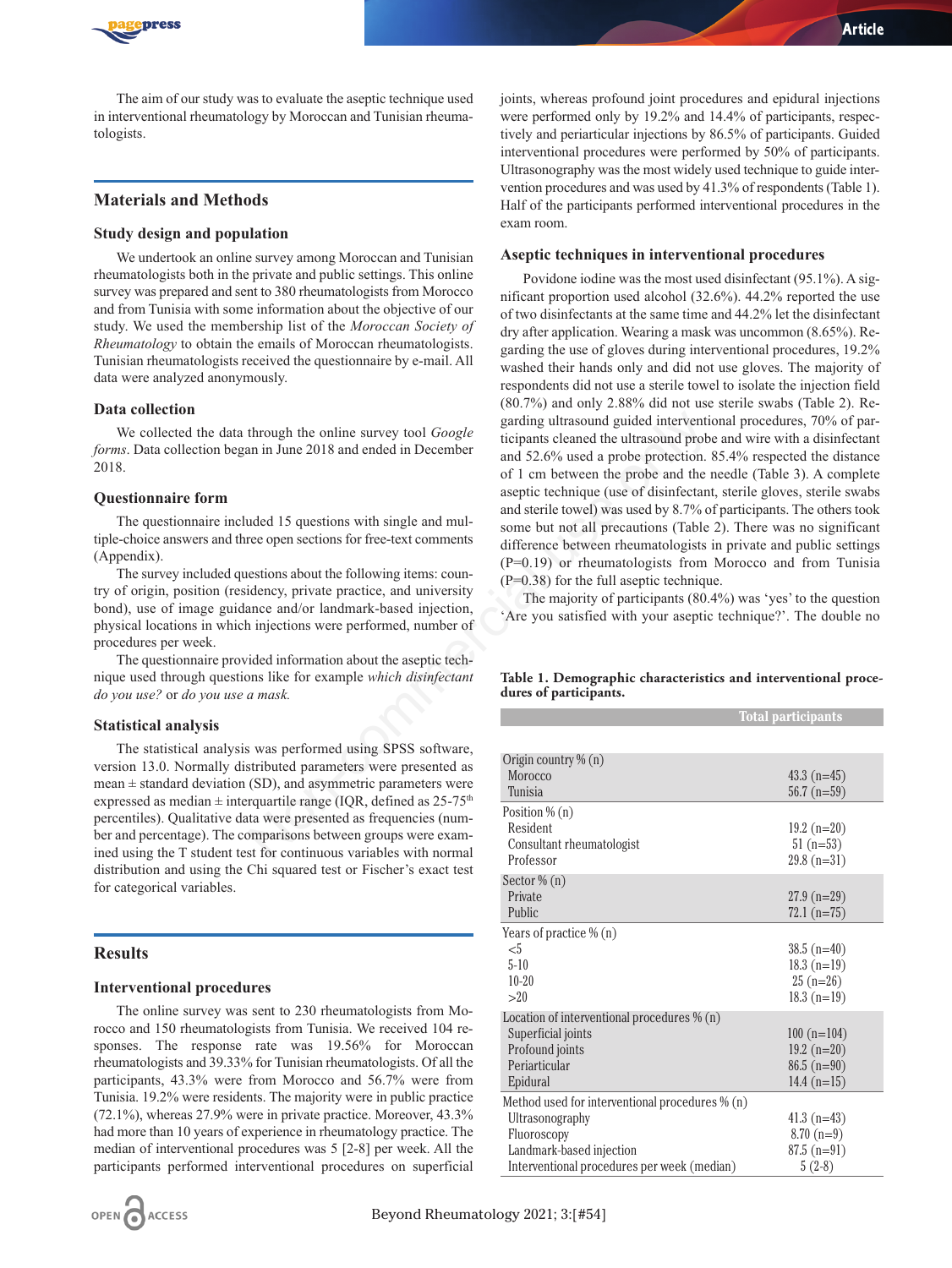

touch technique consisting in not touching either the needle or the skin was the most frequent reported in the survey (72%).

#### **Iatrogenic septic arthritis**

Only 2.9% of participants encountered a iatrogenic septic arthritis during their practice. The localization was not specified and the culture of synovial fluid was always negative.

## **Discussion**

Iatrogenic septic arthritis is an infrequent complication of intraarticular injections, but its complications can be disastrous for the patient.8 The lack of aseptic precautions during an intra-articular injection is the main risk factor for this complication.<sup>8</sup> This study is the first to evaluate the aseptic technique used by rheumatologists in two North African countries.

#### **Table 2. Aseptic technique used in interventional rheumatology.**

| III two inorth Alfican countries.<br>Table 2. Aseptic technique used in interventional rheumatology. |                                | pecially oral streptococci. <sup>19,14</sup> Since<br>Association for Professionals in Infection<br>ogy (APIC) updated their guidelines and<br>a mask, when preparing and injecting any<br>sular space. <sup>15</sup> The same recommendatio |  |
|------------------------------------------------------------------------------------------------------|--------------------------------|----------------------------------------------------------------------------------------------------------------------------------------------------------------------------------------------------------------------------------------------|--|
|                                                                                                      | <b>Total participants</b>      | SIRIS. <sup>11</sup> Wearing a mask in the recomm                                                                                                                                                                                            |  |
|                                                                                                      |                                | compulsory for both the doctor and the p                                                                                                                                                                                                     |  |
| Which disinfectant do you use? $% (n)$                                                               |                                | to contain respiratory droplets. <sup>16</sup>                                                                                                                                                                                               |  |
| Povidone iodine                                                                                      | $95.1(n=99)$                   | Sterile towels were used by 19.2% of                                                                                                                                                                                                         |  |
| Alcohol                                                                                              | $32.6$ (n=34)                  | available studies supporting the use of ster                                                                                                                                                                                                 |  |
| Alcoholic povidone                                                                                   | $3.80(n=04)$                   | ommends their use for particular circumst                                                                                                                                                                                                    |  |
| Chlorhexidine                                                                                        | $0.96$ (n=01)                  | Regarding the precautions taken while                                                                                                                                                                                                        |  |
| How many disinfectants do you use? $% (n)$                                                           |                                | guide the intra-articular injection, the res                                                                                                                                                                                                 |  |
| <b>One</b>                                                                                           | $54.8$ (n=57)                  | tween the probe and the needle and the c                                                                                                                                                                                                     |  |
| Two                                                                                                  | 44.2 $(n=46)$                  | slightest doubt of contact are the most i                                                                                                                                                                                                    |  |
| Do you wait for the disinfectant to dry? $% (n)$                                                     |                                | tions. <sup>17</sup> In our study, 85.4% of respondents                                                                                                                                                                                      |  |
| Yes                                                                                                  | 44.2 $(n=46)$                  | The use of ultrasound allows better v                                                                                                                                                                                                        |  |
| N <sub>o</sub>                                                                                       | $55.7$ (n=58)                  | to be infiltrated, to inject the first time                                                                                                                                                                                                  |  |
| Do you wear a mask? $% (n)$                                                                          |                                | tient, <sup>18</sup> and better precision which allows                                                                                                                                                                                       |  |
| Yes                                                                                                  | $8.65$ (n=09)                  | exactly where it is wanted. The disadvar                                                                                                                                                                                                     |  |
| N <sub>0</sub>                                                                                       | $91.3(n=95)$                   | iatrogenic infection, if asepsis rules are n                                                                                                                                                                                                 |  |
| Do you use sterile towels? $% (n)$                                                                   |                                | Iatrogenic septic arthritis was reporte                                                                                                                                                                                                      |  |
| Yes                                                                                                  | $19.2(n=20)$                   | pants. The factor associated with its occ                                                                                                                                                                                                    |  |
| N <sub>0</sub>                                                                                       | $80.7$ (n=84)                  | of the rheumatology practice ( $P=0.007$ ).                                                                                                                                                                                                  |  |
| Do you use gloves? $% (n)$                                                                           |                                | ipants had more than 20 years of experier                                                                                                                                                                                                    |  |
| No, Hand washing only                                                                                | $19.2 (n=20)$                  | tice. It seems that the most experienced                                                                                                                                                                                                     |  |
| Yes, non-sterile gloves                                                                              | $16.3(n=17)$<br>$77.8$ (n=81)  | aseptic technique, whereas younger rheu                                                                                                                                                                                                      |  |
| Yes, sterile gloves                                                                                  |                                | aseptic much more often. <sup>11</sup> However, in o                                                                                                                                                                                         |  |
| Do you use sterile swabs? $% (n)$<br>Yes                                                             |                                | tistically significant difference for aseptic                                                                                                                                                                                                |  |
| N <sub>o</sub>                                                                                       | $97.1(n=101)$<br>$2.88$ (n=03) | and senior rheumatologists $(P>0.05)$ . Tl                                                                                                                                                                                                   |  |
|                                                                                                      |                                | rheumatologic procedures must also be t                                                                                                                                                                                                      |  |
| Use of:                                                                                              |                                | study, the three participants with a his                                                                                                                                                                                                     |  |
| Complete aseptic technique % (n)<br>Incomplete aseptic technique %(n)                                | $8.65$ (n=09)<br>$91.3(n=95)$  | arthritis practiced more than six intervent<br>cedures per week.                                                                                                                                                                             |  |
|                                                                                                      |                                |                                                                                                                                                                                                                                              |  |

There was an obvious difference among the participants in the type of disinfectant used. The most commonly used was povidone iodine (95.1%) followed by alcohol (32.6%). Charalambous *et al.*<sup>9</sup> found that 57.6% of participants used alcohol-based swabs. It seems that there is no evidence of any major advantage of a disinfectant compared with the others in reducing the risk of iatrogenic septic arthritis.10 The Section of the French Rheumatology Society (SIRIS) recommends the use of either Betadine or alcohol or chlorhexidine.<sup>11</sup> In our study, 44.2% of the participants let the disinfectant dry. It is recommended to wait 2 minutes for betadine or chlorhexidine to dry and 30 seconds for the alcohol.<sup>12</sup>

Regarding the use of gloves, our study showed that most of participants used sterile gloves (77.8%). The SIRIS recommends the use of sterile gloves only for complex interventional procedures and biopsies. Hand washing with soap and hydroalcoholic solution is sufficient.<sup>11</sup>

In our study, wearing a mask was not systematic. However, several studies reported iatrogenic septic arthritis due to oral flora, especially oral streptococci.13,14 Since those publications, the Association for Professionals in Infection Control and Epidemiology (APIC) updated their guidelines and recommended the use of a mask, when preparing and injecting any solution into an intracapsular space.<sup>15</sup> The same recommendation was also issued by the SIRIS.11 Wearing a mask in the recommendations of the SIRIS is compulsory for both the doctor and the patient, if he keeps talking to contain respiratory droplets.<sup>16</sup>

Sterile towels were used by 19.2% of participants. There are no available studies supporting the use of sterile towels.17 The SIRS recommends their use for particular circumstances or patients at risk.<sup>16</sup>

Regarding the precautions taken while using ultrasonography to guide the intra-articular injection, the respect of 1 cm distance between the probe and the needle and the change of the needle at the slightest doubt of contact are the most important aseptic precautions.17 In our study, 85.4% of respondents respected this distance.

The use of ultrasound allows better visualisation of the lesion to be infiltrated, to inject the first time with less pain for the patient,18 and better precision which allows the product to be injected exactly where it is wanted. The disadvantage could be the risk of iatrogenic infection, if asepsis rules are not respected.

Iatrogenic septic arthritis was reported by 2.9% of the participants. The factor associated with its occurrence was the duration of the rheumatology practice (P=0.007). Indeed, these three participants had more than 20 years of experience in rheumatology practice. It seems that the most experienced rheumatologists skip the aseptic technique, whereas younger rheumatologists tend to adopt aseptic much more often.<sup>11</sup> However, in our study, we found no statistically significant difference for aseptic technique between young and senior rheumatologists  $(P>0.05)$ . The cumulative number of rheumatologic procedures must also be taken into account. In our study, the three participants with a history of iatrogenic septic arthritis practiced more than six interventional rheumatologic procedures per week.

#### **Table 3. Aseptic precautions taken while performing an interventional rheumatological procedure guided by ultrasonography.**

|                                                            | Total participants using ultrasonography (n=43) |  |  |
|------------------------------------------------------------|-------------------------------------------------|--|--|
| Clean ultrasound probe and wire with disinfectant $\%$ (n) | $65.1(n=28)$                                    |  |  |
| Use probe protection $\%$ (n)                              | 46.5 $(n=20)$                                   |  |  |
| Use sterile gel $\%$ (n)                                   | $20.9$ (n=09)                                   |  |  |
| Keep distance of 1 cm between the probe and the needle     | $81.3(n=35)$                                    |  |  |